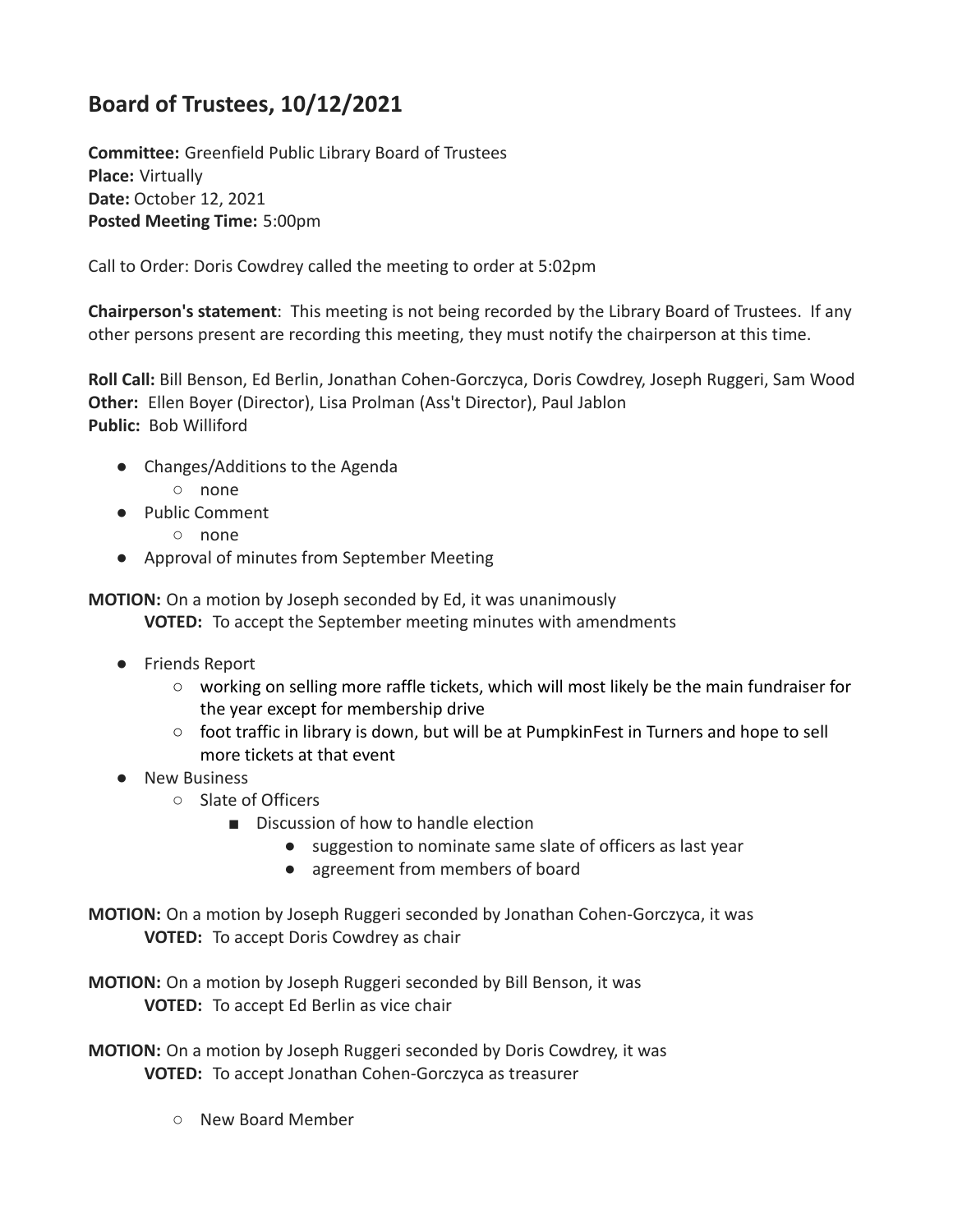- hasn't been sent to Council yet but should be on the next agenda
- Old Business and Committee Reports
	- Building Committee
		- Historic commission public hearing happened and behavior was not what one would wish for
			- Certain aspects of the Open Meeting law were not followed by attendees
			- committee members discovered at meeting there was an injunction hearing set for the following morning
			- request for a preliminary injunction was denied; suit is still active but is moot
	- Foundation
		- Community campaign is working on a telethon which will be created in Zoom to be COVID safe and broadcast on multiple platforms
			- November 18 on GCTV and WHAI
			- event will also livestream on social media
		- 2 events happened in September
			- smaller events at private homes
			- some new donor and other current donors who have increased their donations
		- current pledges are hovering around \$1.9 million
		- hoping to wrap up at the end of the year
	- Lending Policy and User Agreement for Hot Spots
		- Discussion of policy and agreement

**MOTION:** On a motion by Jonathan Cohen-Gorczyca seconded by Joe Ruggeri, it was unanimously **VOTED:** To continue the pilot program until the policy can be formally voted on

- Director's Report
	- We need a waiver again due to funding from the city
		- funding requirements are built into the Commonwealth's statues
		- waivers were reset due to COVID
		- we needed one last year, which makes this our 2nd year
		- it is possible that once employee contracts are negotiated (2nd year out) that we may either no longer need the waiver or be close enough to convince the Mayor to allocate additional funding to the library
		- We are hoping the contract negotiations will enable us to withdraw our waiver application
		- After 5 years, we might have to return the building grant money
		- also will make us ineligible to for other state grants
		- will impact our ability to remain members of CWMARS, which would be disastrous
		- monies must come directly to the library from city council